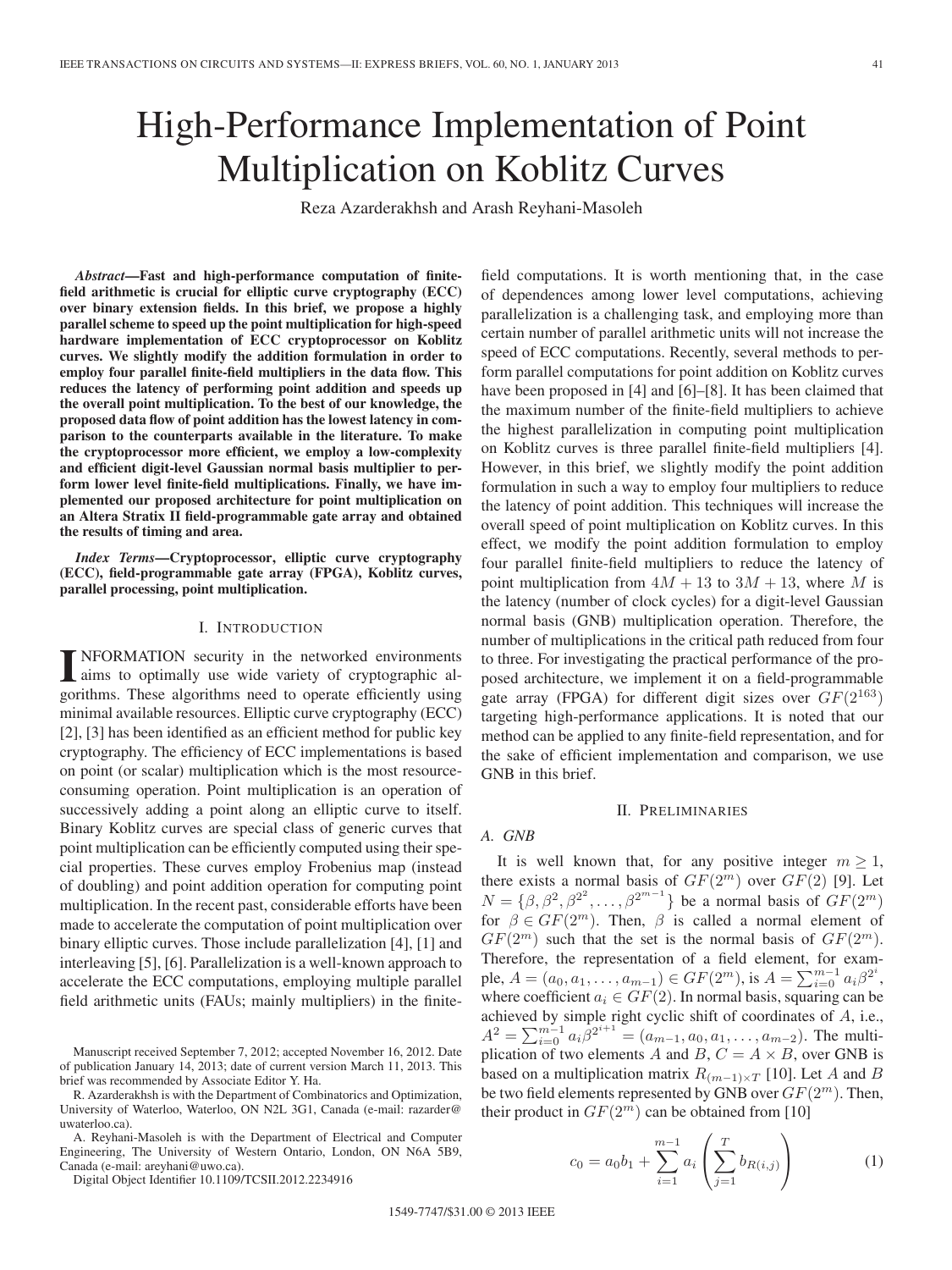where  $R(i, j), 0 \leq R(i, j) \leq m - 1, 1 \leq i \leq m - 1, 1 \leq j \leq n$ T denotes the  $(i, j)$ th element of  $R_{(m-1)\times T}$  matrix. Note that, to obtain the *l*th coordinates of  $C$ , i.e.,  $c_l$ , one needs to add "*l* mod  $m$ " to all indices in (1).

#### *B. Arithmetic on Binary Elliptic Curves*

A nonsupersingular binary generic elliptic curve can be defined by a set of points  $(x, y)$  and a special point at infinity  $\mathcal O$ (group identity) that satisfy the following equation:

$$
E_{a,b}/GF(2^m): y^2 + xy = x^3 + ax^2 + b \tag{2}
$$

where  $a, b \in GF(2^m)$  and  $b \neq 0$  [11]. For all  $P \in E_{a,b}(GF(2^m))$ ,  $P + \mathcal{O} = \mathcal{O} + P = P$ . The negative of point  $P = (x, y)$  is  $-P = (x, x + y)$ , where  $(x, y) + (x, x + y) = \mathcal{O}$ . The scalar  $k, 1 \leq k \leq r-1$  (*r* is the order of point *P*,  $rP = \mathcal{O}$ ), is defined as an integer, and the point multiplication in elliptic curve is defined over the Abelian group as  $Q = kP$ , where P and Q are two points on  $E_{a,b}(GF(2^m))$  and  $k > 1$  is an integer. The point  $P$  is called the base point and  $Q$  is the result point. Binary elliptic curves are also called anomalous binary curves or Koblitz curves if  $a \in \{0, 1\}$  and  $b = 1$ , i.e., defined over  $GF(2)$ [3]. In  $GF(2^m)$ , Frobenius map  $\phi$  is an endomorphism that raises every element to its power of two, i.e.,  $\phi: x \to x^2$ . Then, Frobenius endomorphism can be carried out efficiently (cost free) if the elements of finite field are represented in normal basis [11]. Koblitz showed that point doublings can be performed efficiently by utilizing the Frobenius endomorphism if the binary curve is defined over  $GF(2)$  and  $a \in \{0, 1\}$ . Then, the Frobenius map can be defined as  $\phi$  :  $(x, y) \rightarrow (x^2, y^2)$ . Then, if one represents the scalar k in  $\tau$ -adic nonadjacent form ( $\tau$ NAF), i.e.,  $k = \sum_{i=0}^{l-1} k_i \tau^i$  for  $k_i \in \{0, 1, -1\}$  and  $k_i k_{i+1} = 0$ , then point multiplication can be computed as  $kP = \sum_{i=0}^{l-1} k_i \tau^i(P)$ . It results in the Hamming weight of  $\tau$ NAF to be the same as the one of the binary non adjacent form (NAF), i.e.,  $\approx (\log_2 k)/3$ , and its length to be approximately 2 m, which is twice the length of the binary NAF. Solinas [12] proposed a method and reduced the length of the  $\tau$ NAF over the remainder of k to m. Recently, efficient hardware architectures for  $\tau$ NAF conversion have been proposed in [13] and [14].

# *C. Point Addition on Koblitz Curves*

Point addition on Koblitz curve can be performed using different coordinate systems such as, Jacobian, standard projective, and Lopez–Dahab projective coordinates. Among them, the Lopez–Dahab coordinate system provides efficient point addition formulation. For the Lopez–Dahab coordinates [15], the triple coordinates  $(X, Y, Z)$  are used to represent  $(X/Z, Y/Z^2)$  in affine coordinates having  $Z \neq 0$  and  $\mathcal{O} = (1, 0, 0)$ . The curve equation in this coordinate is  $Y^2$  +  $XYZ = X^3Z + aX^2Z^2 + bZ^4$ , where  $a, b \in GF(2^m)$ , and the costs of point addition and doubling are  $13M + 4S + 9A$ and  $5M + 4S + 5A$ , respectively. Note that M, S, and A are the costs of multiplication, squaring, and addition, respectively. In the Lopez-Dahap coordinates where one of the points represented in affine, the cost of mixed projective point addition, i.e.,  $(X_3, Y_3, Z_3) = (X_1, Y_1, Z_1) + (x_2, y_2)$ , reduces to 9**M** + 5**S** + 9**A**. The explicit formulation is given as follows [11]:

$$
Z: \begin{cases} A = Y_1 + y_2 Z_1^2, & B = X_1 + x_2 Z_1 \\ C = B Z_1 \\ Z_3 = C^2 \end{cases}
$$
  

$$
X: \begin{cases} D = x_2 Z_3 \\ X_3 = A^2 + C(A + B^2 + aC) \end{cases}
$$
  

$$
Y: Y_3 = (D + X_3)(AC + Z_3) + (y_2 + x_2)Z_3^2 \tag{3}
$$

where  $a \in \{0, 1\}$  for Koblitz curves, and hence, its cost reduces to  $8M + 5S + 9A$ .

### *D. Point Multiplication on Koblitz Curves*

**Algorithm 1** Point multiplication on Koblitz curves using double-and-add-or-subtract algorithm [11].

**Inputs**: A point  $P = (x, y) \in E_K(GF(2^m))$  on curve and integer  $k, k = \sum_{i=0}^{l-1} k_i \tau^i$  for  $k_i \in \{0, \pm 1\}.$ **Output**:  $Q = kP$ . 1: **initialize** a: **if**  $k_{l-1} = 1$  then  $Q \leftarrow (x, y, 1)$ **b: if** $k_{l-1} = -1$  then  $Q \leftarrow (x, x + y, 1)$ 2: **for**i **from** l − 2 **downto** 0 **do**

$$
Q \leftarrow \phi(Q) = (X^2, Y^2, Z^2)
$$
  
if  $k_i \neq 0$  then  

$$
Q \leftarrow Q + k_i P = (X, Y, Z) \pm (x, y)
$$
  
end if  
end for  
3: return  $Q \leftarrow (X/Z, Y/Z^2)$ 

The algorithm for computing point multiplication, i.e.,  $Q =$  $kP$ , on Koblitz curves is given in Algorithm 1, where the scalar k is presented in  $\tau$ NAF [11]. This algorithm requires, on average,  $m - 1$  Frobenius maps and  $m/3 - 1$  point additions or subtractions. Since the Frobenius maps can be computed with free squarings in normal basis, the computation of point addition determines the efficiency of point multiplication. Therefore, our main focus is on high-performance computation of point addition employing multiple efficient digit-level finitefield multipliers. In the following, we study the parallelization of point addition on Koblitz curves.

# III. HIGH-SPEED PARALLELIZATION OF POINT ADDITION

Parallelization for hardware implementation of point addition on Koblitz curves has been considered recently employing different number of field multipliers in [4], [8], and [16]. In [4], it is shown that employing two finite-field multipliers reduces the number of multiplications (and, hence, the latency of ECC point multiplication) in the data path to five. Also, it is shown in [4] that the maximum number of parallel finite-field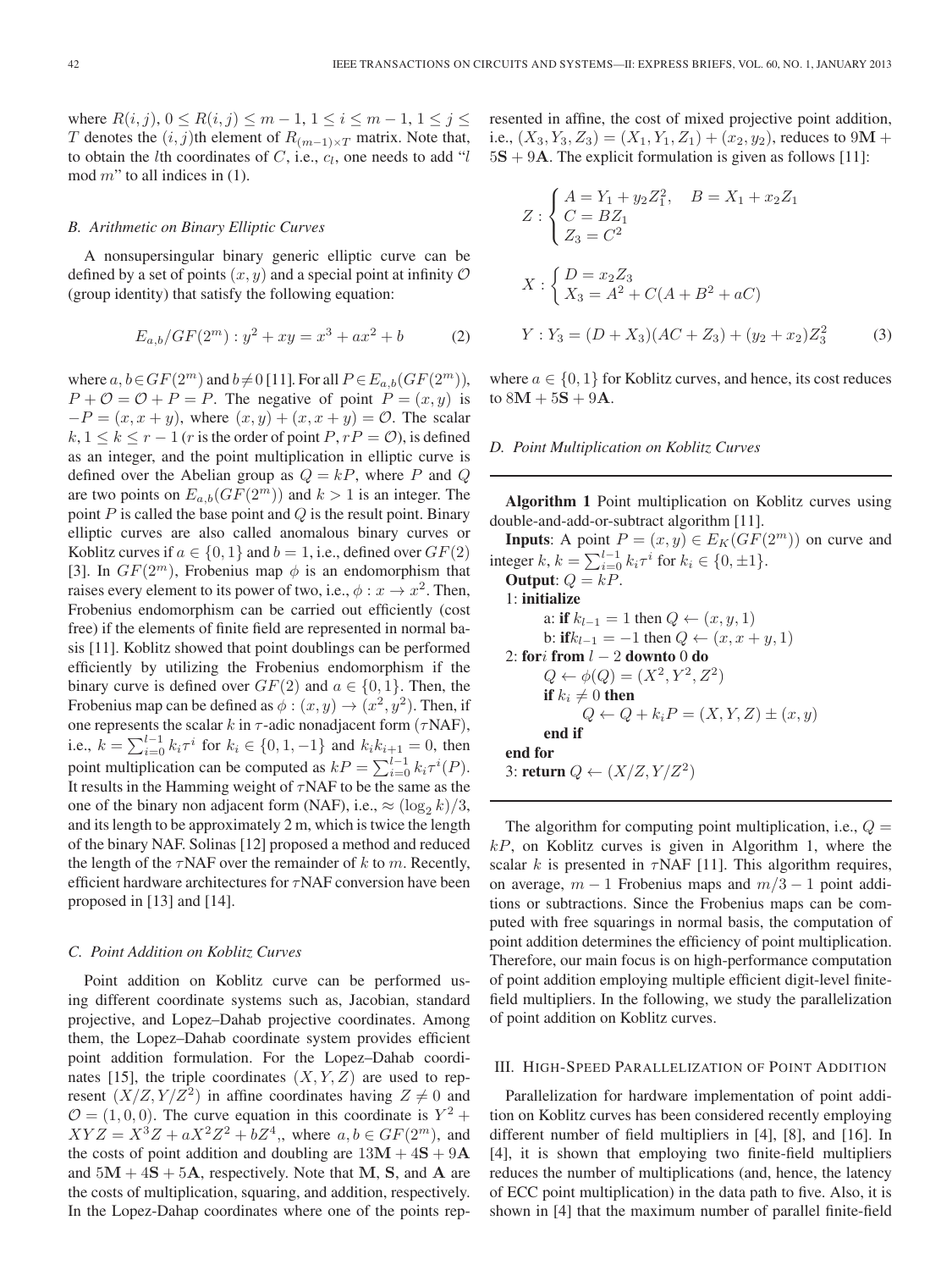

Fig. 1. Data dependence graph for parallel computation of point addition on Koblitz curves. (a) Using three finite-field multipliers adopted from [4]. (b) Proposed scheme employing four multipliers.

multipliers that can be employed to implement the fastest point multiplication is three. The data dependence graph for point addition employing three multipliers is depicted in Fig. 1(a) [4]. As one can see, the latency of point addition is  $4M + 13$ , where  $M$  is the latency for a multiplication. In Step S4, only one multiplier is operating, and the other two multipliers are idle. This is mainly because of the dependence of computing  $C$  to  $B$ [as shown in (3)]. This does not allow us to compute  $B$  and  $C$ in parallel. As can be seen from Fig. 1(a), a potential bottleneck occurs in computing  $C$  which uses only one multiplier in Step S4. This results in 66% multiplier utilization for the data dependence graph presented in Fig. 1(a) employing three parallel multipliers. The formulation of point addition can be modified to employ one additional parallel multiplication to reduce its latency, as stated in the following proposition.

*Proposition 1:* In computing the Z coordinate of the point addition formulation of (3), the data dependence in computing  $C$  can be eliminated by the following:

$$
Z: \begin{cases} A = Y_1 + y_2 Z_1^2, & B = X_1 + x_2 Z_1 \\ C = x_2 Z_1^2 + X_1 Z_1, & Z_3 = C^2. \end{cases}
$$
 (4)

As one can see from  $(4)$ , the computation of  $C$  can be performed in parallel with  $B$  at the cost of employing one more multiplier as compared to the formulation presented in (3). Therefore, we can employ four multipliers in parallel to compute point addition. The data dependence graph for computing point addition based on (4) is depicted in Fig. 1(b), which employs four parallel multipliers. As one can see in Step S2 in Fig. 1(b), four multipliers are operating in parallel. Therefore, the multiplication in Step S4 in Fig. 1(a) is eliminated. As can be seen in Fig. 1(b), the number of field multipliers in the data

TABLE I COMPARISON OF THE COSTS OF PERFORMING POINT ADDITION IN THE MAIN LOOP ON KOBLITZ CURVES IN TERMS OF THE NUMBER OF MULTIPLICATIONS OVER  $GF(2^{163})$ , INCLUDING THE COST OF ADDITIONS AND SQUARINGS

| Work                    | # of Multipliers (max) | Cost           |  |  |  |
|-------------------------|------------------------|----------------|--|--|--|
| [4]<br>$E_{\mathbf{k}}$ |                        | 4M<br>$\kappa$ |  |  |  |
| This work               |                        | k              |  |  |  |

path is reduced to three multipliers with the overall latency of  $3M + 13$  clock cycles.

#### *A. Latency of Point Multiplication*

The point multiplication on Koblitz curves needs to perform  $\tau$ NAF conversion, the main computation (addition and Frobenius map), and the coordinate conversion. In [14], an efficient circuitry is presented for  $\tau$ NAF conversion which requires  $m + 6$  clock cycles for  $m = 163$ . Also, the latency of coordinate conversion from projective Lopez–Dahab to affine is  $11M + 11$  based on the Itoh–Tsujii method [17]. Since these latencies are fixed for all implementations, we only compare the latency for the main processor in computing point additions, as given in Table I. We assume that four multipliers, two adders, and three squarers are available based on the data dependence graph depicted in Fig. 1(b) (one extra squarer is employed to perform Frobenius maps of all three coordinates, i.e.,  $X_3$ ,  $Y_3$ , and  $Z_3$  in parallel). In this table,  $H(k)$  is the Hamming weight of  $\tau$ NAF expansion of k, and the latency of the main loop is computed by multiplying the number of nonzero terms in  $k$  to the latency of a point addition. We assume that the point additions and point subtractions are divided evenly and 163 clock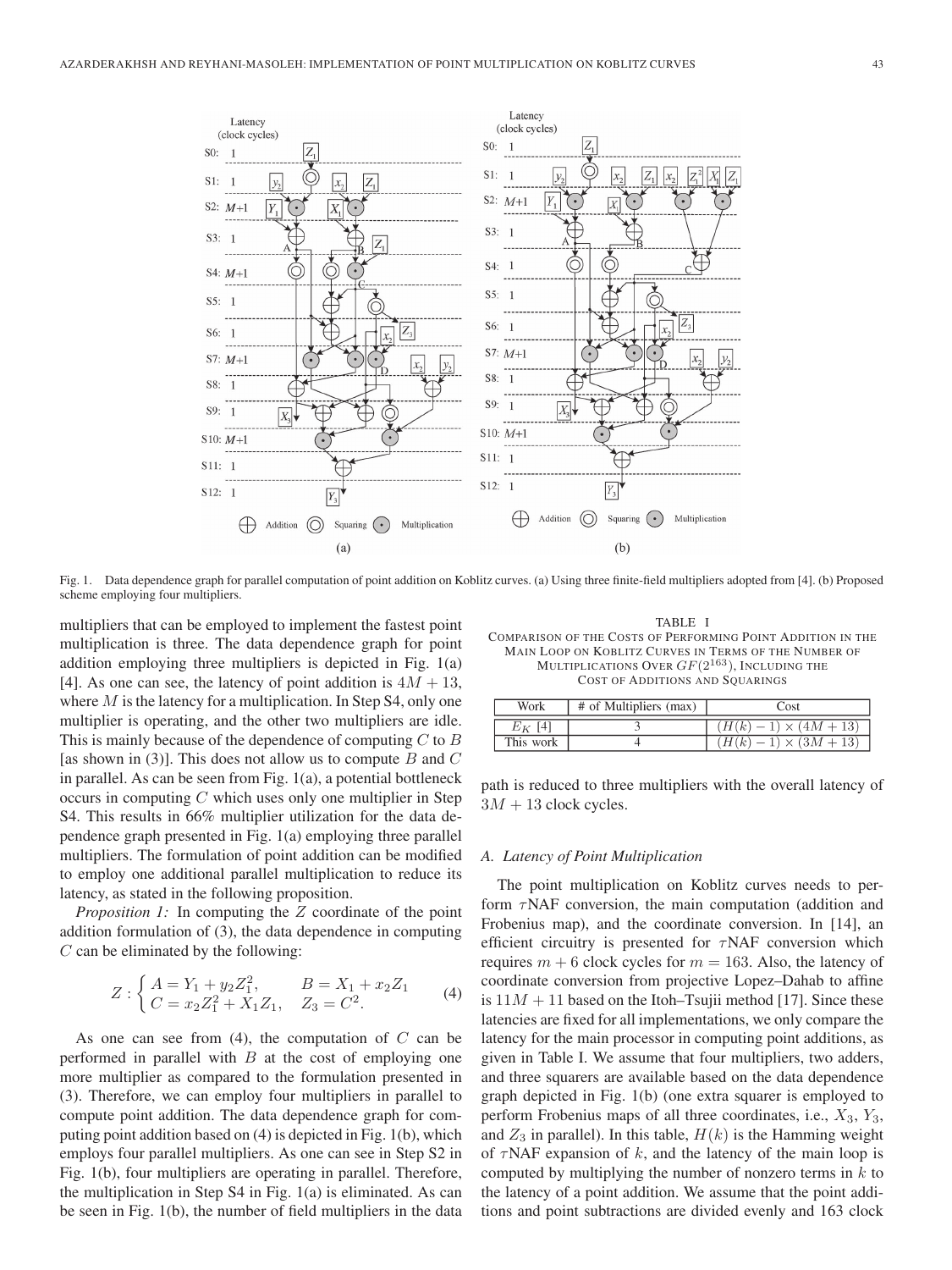

Fig. 2. Architecture of point multiplication cryptoprocessor.

cycles are required to perform Frobenius maps. Therefore, the total latency of point multiplication over  $GF(2^{163})$  (without considering  $\tau$ NAF conversion) is computed as  $(H(k) - 1) \times$  $(3M + 13) + 163 + 11M + 11$ , where  $(H(k) - 1) \times (3M +$ 13) is the latency of computing point addition in the main loop.

# IV. PROPOSED CRYPTOPROCESSOR FOR POINT MULTIPLICATION

The architecture of the cryptoprocessor is depicted in Fig. 2 and is explained in the following.

# *A. FAU*

The FAU performs three basic arithmetic operations employing four digit-level GNB multipliers, two  $GF(2<sup>m</sup>)$  adders, and two squarers. Multiplication in  $GF(2<sup>m</sup>)$  plays the main role in determining the efficiency of the point multiplication. We employ a low-complexity digit-level parallel-in parallelout GNB multiplier presented in [1] and efficiently pipelined it in this work. This architecture, which implements (1), is optimized for even values of T,  $T > 2$  GNB [18]. In a digitlevel parallel-in parallel-out GNB multiplier, the results will be available in parallel after  $q = \lceil m/d \rceil$  clock cycles. Therefore, as the pipelining adds one extra clock cycle to the latency of multiplication, the latency of the multiplier is given by  $M = \lceil m/d \rceil + 1, 1 \le d \le m$ . For the given field size  $m = 163$ (which is type 4 GNB), digit size  $d$  is chosen in such a way to reduce the latency while increasing  $d$ . Therefore, we choose the digit sizes from the set  $d = \{11, 21, 33, 41, 55\}$  for  $m =$ 163. The time complexity of the employed digit-level GNB multiplier is  $T_A + (\lceil \log_2 T \rceil + \lceil \log_2(d+1) \rceil)T_X$ , and its area complexity is dm AND gates and  $\leq (d(m-1)/2)(T-1) +$  $dm$  XORs, which is further reduced by a complexity reduction algorithm [1] to  $n_p + v_p((T/2) - 1) + dm$  XOR gates, where  $n_p, n_p \le \min\{(v_p T/2), \binom{m}{2}\}\$  and  $v_p = d(m-1)/2$ . Note that the exact value of  $n_p$  can be obtained after employing common subexpression sharing and depends on the digit size d[1]. Also, the pipelined multiplier requires  $(3 + \ell)m$ registers, and its critical-path delay is  $\max\{(T_A + (\lceil \log_2 T \rceil +$  $\lceil \log_2 K \rceil$ ) $T_X$ ),  $\left( \lceil \log_2(\ell+1) \rceil T_X \right)$ , where  $\ell$  is the level of accumulation and  $K = \lfloor d/\ell \rfloor$ . The  $GF(2^m)$  adder uses m XOR gates to perform the addition and requires only a clock cycle to store the results in the registers. The squarer is simple rewiring in normal basis and requires a clock cycle to store its results in the registers. Note that the Frobenius map is performed for coordinates of  $X, Y$ , and  $Z$  independently.

TABLE II IMPLEMENTATION RESULTS OF THE POINT MULTIPLICATION ON KOBLITZ CURVES ON THE STRATIX II EP2S180F1020C3 DEVICE

| $\boldsymbol{d}$ | $M =$<br>$q+1$ | Latency <sup>1</sup><br>$(L_{Total})$ | ./max<br>(MHz) | Area<br>(ALMs) | P.M. Time<br>$\mu$ s |
|------------------|----------------|---------------------------------------|----------------|----------------|----------------------|
| 11               | 16             | 3601                                  | 198.21         | 7.092          | 18.18                |
| 21               |                | 2405                                  | 195.33         | 11,848         | 12.33                |
| 33               |                | 1892                                  | 192.50         | 18,964         | 9.85                 |
| 41               |                | 1721                                  | 188.71         | 23,084         | 9.15                 |
| 55               |                | 1550                                  | 165.06         | 30,564         | 9.39                 |

1.  $L_{Total} = (H(k) - 1)(3M + 13) + 163 + 11M + 11,$  $H(k) \approx 163/3 \approx 54.33$ .

# *B. Control Unit and the Register File*

The control unit is designed with a finite-state machine (FSM) to perform the point multiplication with other units. First, the coordinates of P, i.e.,  $(x_P, y_P)$ , are loaded to the registers. Once k is available in the  $\tau$ NAF representation, at the input of the control unit, the FAU starts the computations based on the FSM stored in the control unit. The final and intermediate results are stored in the registers. The data bus width is set to 163 bits. The projective coordinates of  $Q =$  $kP$ , i.e.,  $(X, Y, Z)$ , are converted to the affine coordinates of Q, i.e.,  $(x_O, y_O) = (X/Z, Y/Z^2)$ , using one of the available multipliers and a squarer based on the Itoh–Tsujii's scheme [17] instead of using dedicated hardware. This resulted in saving in the entire area of the cryptoprocessor.

# V. FPGA IMPLEMENTATIONS AND COMPARISONS

FPGAs have advantages for prototyping and the proof of concepts. To have a fair comparison with previous works, we have selected the Altera Stratix II EP2S180F1020C3 device as the target FPGA for our implementations. The presented architecture for point multiplication of the cryptoprocessor presented in Section IV is coded in the Very high speed integrated circuit Hardware Description Language and synthesized for different digit sizes  $d, d \in \{11, 21, 33, 41, 55\}$ , for the Koblitz curve defined over  $GF(2^{163})$ .

We use the Altera Quartus II version 11 design software for our implementations. The results of the area and maximum clock frequencies of the implementations after the place and route are reported in Table II. As one can see, increasing the digit size results in the reduction of the latency of the point multiplication, i.e.,  $L_{\text{Total}}$ , at the cost of the increase in the area and decrease in the operating clock frequency. The point multiplication time is provided by dividing the total number of clock cycles  $(L_{\text{Total}})$  by the maximum operating clock frequency  $(f_{\text{max}})$ . The pipelined (one level) digit-level GNB multiplier adds one clock cycle to the latency of multiplier, as can be seen in the second column of Table II (i.e.,  $M = q + 1$ ). The latency of loading the operands to the multipliers is counted in the total latency, as shown in the data dependence graph illustrated in Fig. 1. The total latency of point multiplication is computed as  $L_{\text{Total}} = (H(k) - 1)(3M + 13) + 163 +$  $11M + 11$ ,  $H(k) \approx 163/3 \approx 54.33$  (without considering  $\tau$ -adic conversion). Note that the fastest computation of point multiplication is obtained for  $d = 41$ , which is 9.15  $\mu$ s, employing 23 084 adaptive logic module (ALM) including control unit. In Table III, the best results in terms of time